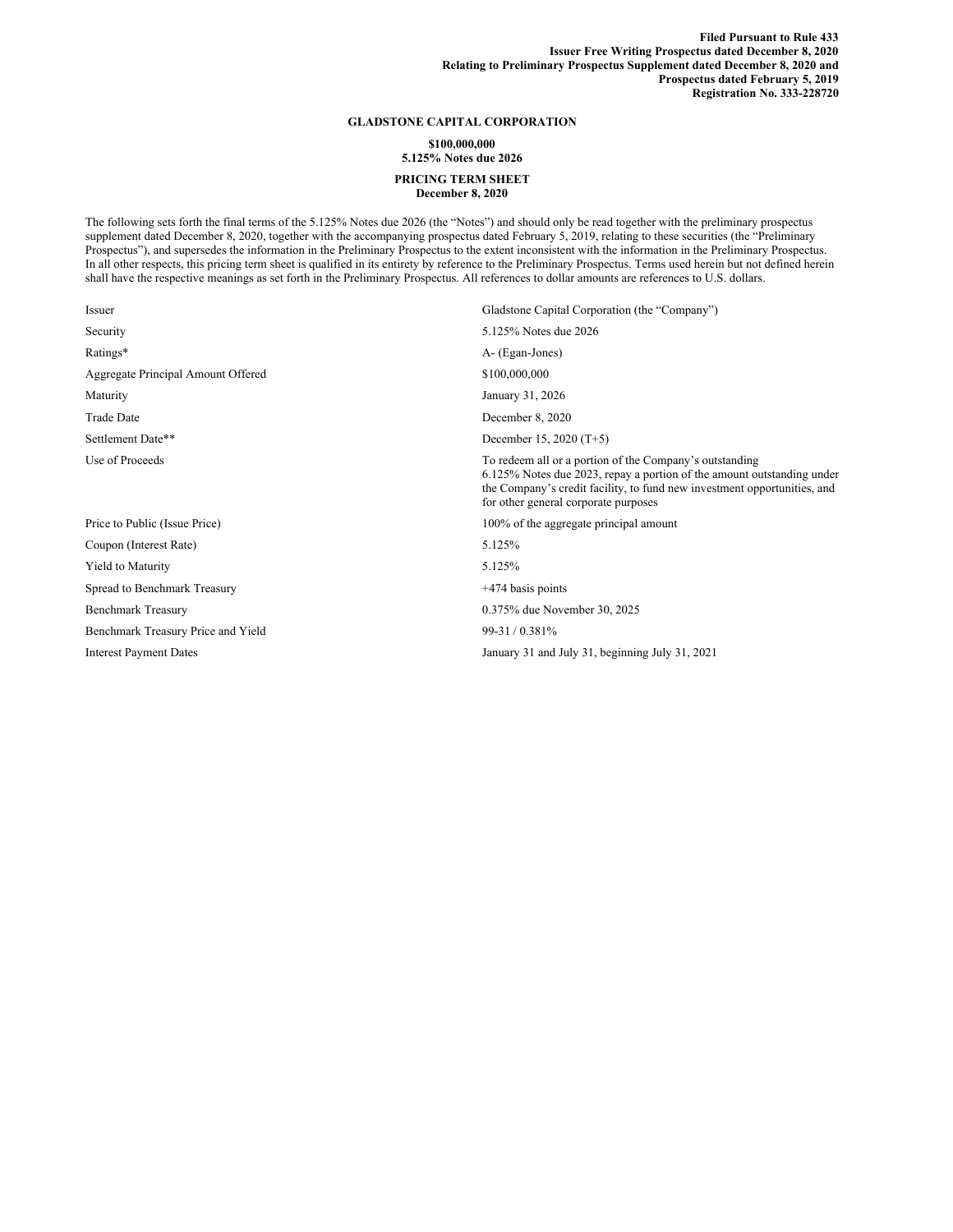| Change of Control            | If a Change of Control Repurchase Event occurs prior to maturity, holders<br>will have the right, at their option, to require the Company to repurchase<br>for cash some or all of the Notes at a repurchase price equal to 100% of the<br>principal amount of the Notes being repurchased, plus accrued and unpaid<br>interest to, but not including, the repurchase date.                                                                                                                                                                                                                                                                                                                                                                                                                                                                                                                                                                                                                         |
|------------------------------|-----------------------------------------------------------------------------------------------------------------------------------------------------------------------------------------------------------------------------------------------------------------------------------------------------------------------------------------------------------------------------------------------------------------------------------------------------------------------------------------------------------------------------------------------------------------------------------------------------------------------------------------------------------------------------------------------------------------------------------------------------------------------------------------------------------------------------------------------------------------------------------------------------------------------------------------------------------------------------------------------------|
| <b>Optional Redemption</b>   | The Company may redeem some or all of the Notes at any time, or from<br>time to time, at a redemption price (as determined by the Company) equal<br>to the greater of the following amounts, plus, in each case, accrued and<br>unpaid interest to, but excluding, the redemption date:                                                                                                                                                                                                                                                                                                                                                                                                                                                                                                                                                                                                                                                                                                             |
|                              | 100% of the principal amount of the Notes to be redeemed, or<br>the sum of the present values of the remaining scheduled payments of<br>principal and interest (exclusive of accrued and unpaid interest to the<br>date of redemption) on the Notes to be redeemed, discounted to the<br>redemption date on a semi-annual basis (assuming a 360-day year<br>consisting of twelve 30-day months) using the applicable Treasury<br>Rate plus 50 basis points; provided, however, that if the Company<br>redeems any Notes on or after October 31, 2025 (the date falling three<br>months prior to the maturity date of the Notes), the redemption price<br>for the Notes will be equal to 100% of the principal amount of the<br>Notes to be redeemed, plus accrued and unpaid interest, if any, to, but<br>excluding, the date of redemption; provided, further, that no such<br>partial redemption shall reduce the portion of the principal amount of<br>a Note not redeemed to less than \$2,000. |
| Denomination                 | \$2,000 and integral multiples of \$1,000 in excess thereof                                                                                                                                                                                                                                                                                                                                                                                                                                                                                                                                                                                                                                                                                                                                                                                                                                                                                                                                         |
| <b>CUSIP</b>                 | 376535 AC4                                                                                                                                                                                                                                                                                                                                                                                                                                                                                                                                                                                                                                                                                                                                                                                                                                                                                                                                                                                          |
| <b>ISIN</b>                  | US376535AC46                                                                                                                                                                                                                                                                                                                                                                                                                                                                                                                                                                                                                                                                                                                                                                                                                                                                                                                                                                                        |
| <b>Underwriting Discount</b> | 2.000%                                                                                                                                                                                                                                                                                                                                                                                                                                                                                                                                                                                                                                                                                                                                                                                                                                                                                                                                                                                              |
| Book-Running Manager         | Raymond James & Associates, Inc.                                                                                                                                                                                                                                                                                                                                                                                                                                                                                                                                                                                                                                                                                                                                                                                                                                                                                                                                                                    |
|                              |                                                                                                                                                                                                                                                                                                                                                                                                                                                                                                                                                                                                                                                                                                                                                                                                                                                                                                                                                                                                     |

\* Note: A securities rating is not a recommendation to buy, sell or hold securities and may be subject to revision or withdrawal at any time.

\*\* Under Rule 15c6-1 under the Securities Exchange Act of 1934, trades in the secondary market generally are required to settle in two business days, unless the parties to any such trade expressly agree otherwise. Accordingly, purchasers who wish to trade the Notes on any date prior to the second business day before delivery thereof will be required, by virtue of the fact that the Notes initially will settle T+5, to specify an alternate settlement cycle at the time of any such trade to prevent a failed settlement. Purchasers of the Notes who wish to trade the Notes prior to their date of delivery hereunder should consult their own advisors.

## Investors are advised to carefully consider the investment objective, risks, charges and expenses of the Company before investing. The Preliminary Prospectus, which has been filed with the U.S. Securities and Exchange Commission ("SEC"), contains this and other information **about the Company and should be read carefully before investing.**

The Preliminary Prospectus and this pricing term sheet are not offers to sell any securities of the Company and are not soliciting an offer to buy such securities in any jurisdiction where such offer and sale is not permitted.